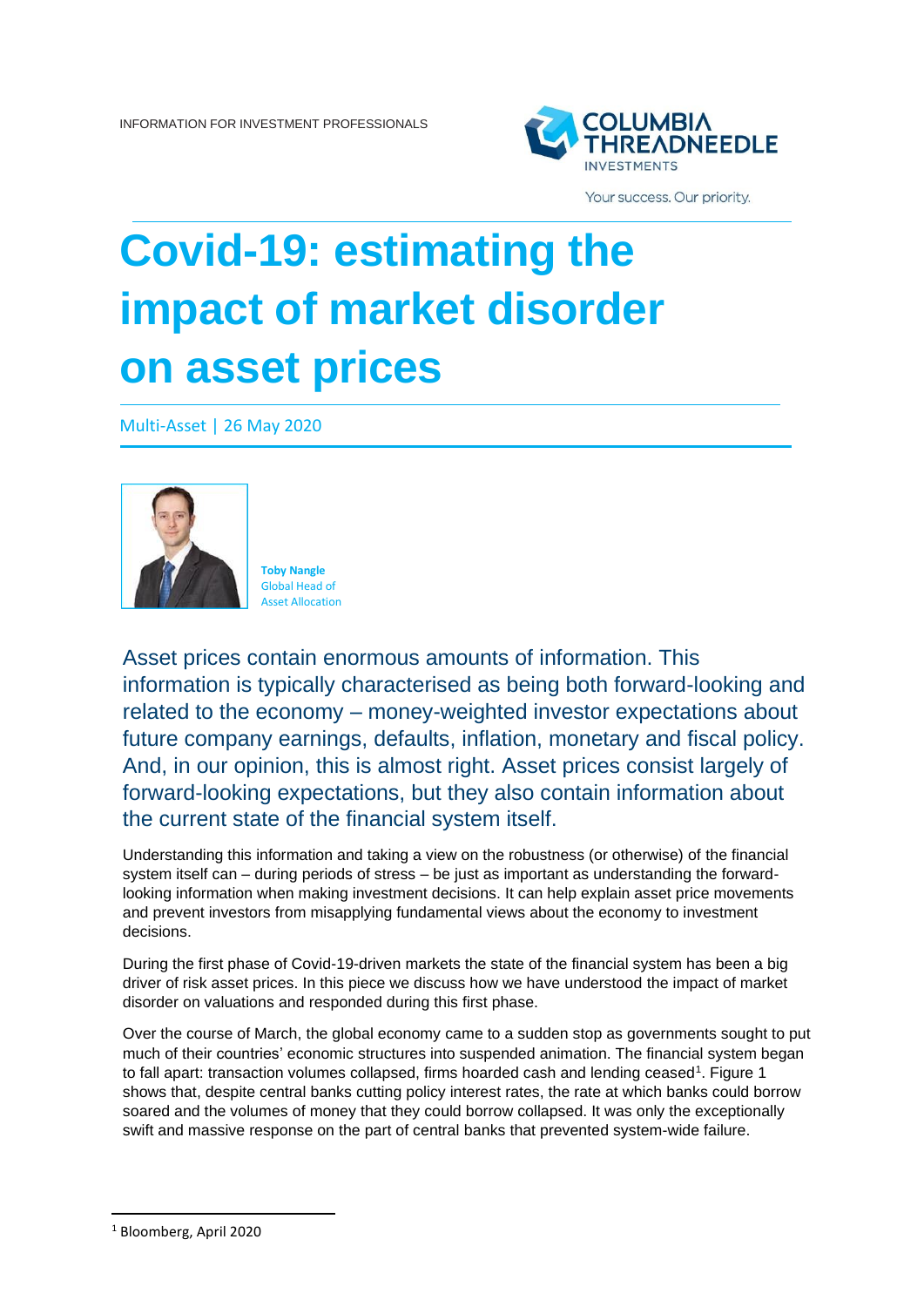Figure 2 shows how policy responses that took quarters to deploy during the Global Financial Crisis (GFC) were rolled out in days. And new policies, such as the Federal Reserve's Primary and Secondary Market Corporate Credit Facilities, that had never been deployed were added to the mix.



Figures 1 and 2: three-month *CP/CD transactions; dates of Fed program/actions announcements – 2008 GFC versu 2020 Covid-19 crisis*

Source: JP Morgan US Fixed Income Markets Weekly, 4 April 2020 and 17 April 2020. Left-hand chart sized by issuance, rate (%); 3m Libor (%). In the right-hand chart, arrows indicate the forward flow of time.

Functioning credit markets are crucial to both the real economy and to investors across all asset classes. They allow creditworthy firms to borrow money to pay salaries, fund capital expenditures, and service past debts. The price at which these fixed-term borrowings are originated and change hands in the secondary market informs the valuation of other long-dated cash flows like rents and future earnings. Rising corporate bond yields are consistent with a fall in the future value of all future corporate cash flows: they are a profoundly deflationary force for asset prices.

During March credit spreads widened substantially, pushing credit returns negative, while equity markets plummeted<sup>2</sup>. Figure 3 shows asset class total returns for the month and standardises them as "z-scores" to show how large or small these moves were compared to the past twenty years – and as such includes the GFC. For reference, a z-score of two is something that could be expected to occur a couple of times every three years or so and a z-score of three might happen once a decade. Figure 3 highlights how the magnitude of returns seen in short-dated credit markets, while modestly negative in total return terms, were unusually significant. This was symptomatic of frozen and distressed funding markets.

| <b>Credit</b>   | US 1-5vr IG |                   |                | US 5-10yr IG EUR 1-5yr IG EUR 5-10yr IG GBP 1-5yr IG GBP 5-10yr IG |              |                   | US HY    | EUR HY   |
|-----------------|-------------|-------------------|----------------|--------------------------------------------------------------------|--------------|-------------------|----------|----------|
| March           | $-4.0%$     | $-7.9%$           | $-4.3%$        | $-8.5%$                                                            | $-4.1%$      | $-7.5%$           | $-11.7%$ | $-13.4%$ |
| Z-SC            | $-4.7$      | $-4.8$            | $-6.8$         | $-5.9$                                                             | $-5.6$       | $-4.3$            | $-4.6$   | $-3.2$   |
| <b>Govt Bds</b> | UST 1-5yr   | <b>UST 5-10yr</b> | Gilts 1-5yr    | Gilts 5-10yr                                                       | EGB 1-5yr    | <b>EGB 5-10yr</b> |          |          |
| March           | 1.7%        | 3.3%              | 0.5%           | 0.7%                                                               | $-0.7%$      | $-2.0%$           |          |          |
| Z-SC            | $+2.4$      | $+1.8$            | $+0.3$         | $+0.2$                                                             | $-1.7$       | $-2.0$            |          |          |
| <b>Equities</b> | S&P500      | <b>ACWI</b>       | <b>FTSE100</b> | <b>MSCI Eur xUK</b>                                                | <b>Topix</b> |                   |          |          |
| March           | $-12.4%$    | $-13.5%$          | $-13.8%$       | $-14.1%$                                                           | $-7.1%$      |                   |          |          |
| $Z-SC$          | $-3.0$      | $-3.1$            | $-3.5$         | $-3.0$                                                             | $-1.5$       |                   |          |          |

## Figure 3: March 2020 total returns and z-scores

Source: ICE BoAML bond indices, Bloomberg, Columbia Threadneedle Investments, 15 May 2020.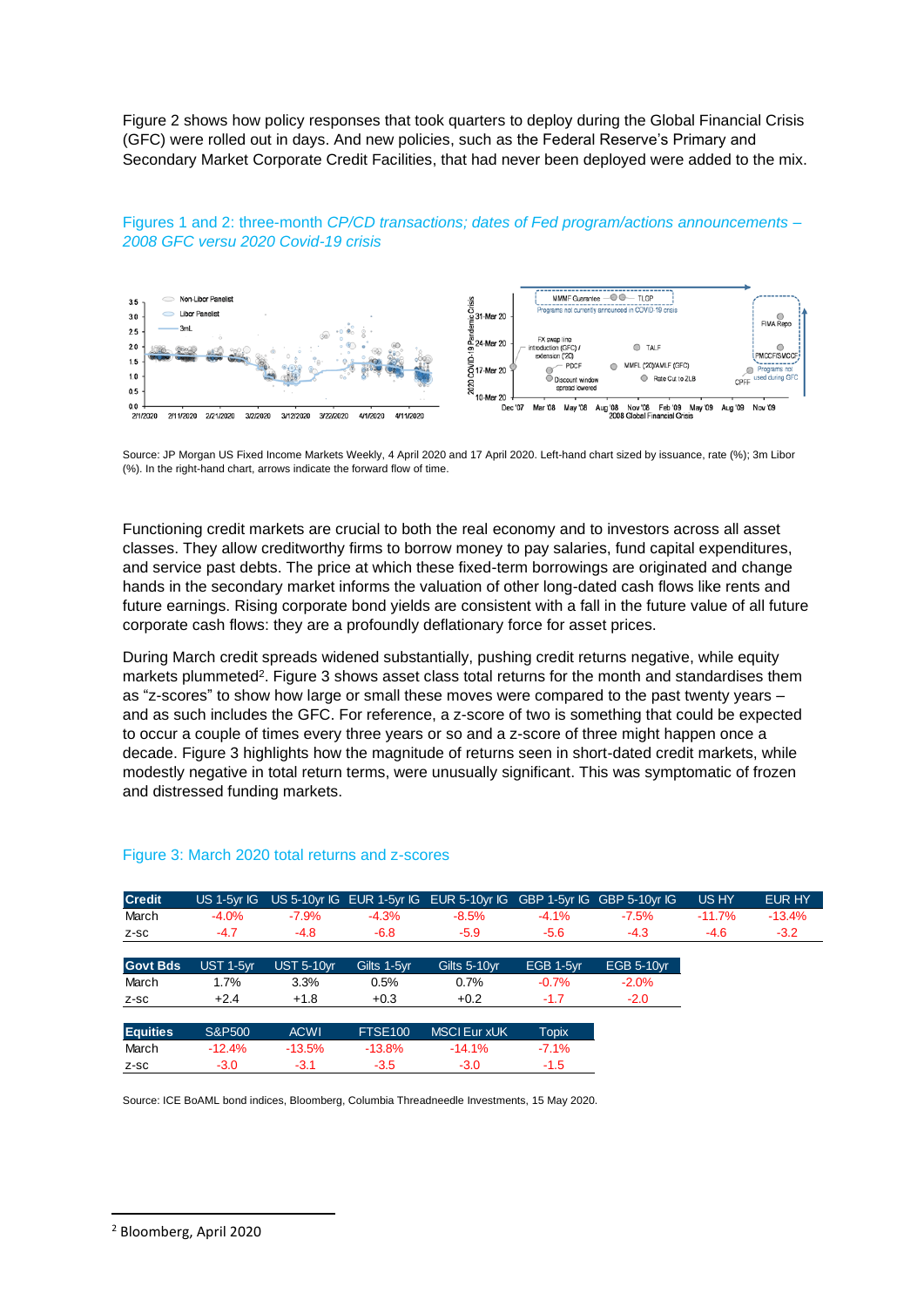How much of the jump in corporate bond yields was associated with an informed rise in investor expectations of the future (deteriorating economic conditions, worsening credit metrics and rising default rates), and how much was associated with contemporaneous systemic financial market distress that central banks have sought to offset?

The two are inter-related and the question cannot be answered in black and white. But if risk premia are high because they are pricing the future collapse in economic activity that will cause businesses to go bust *en masse*, they may very well be rich. While if risk premia reflect simply the brokenness of the financial system, there may be opportunities for medium-term investors. Because while central banks cannot obviate default risk, they can fix a broken financial system – it is part of their mandates and they have unlimited firepower at their disposal. As discussed above, they showed immediate willing to use this firepower.

We can get some quantitative insight into the contemporaneous damage to market functioning by looking at the ETF market. Exchange-traded funds can be convenient vehicles for investors to use in normal market conditions, but during periods of market stress they may punish investors heavily for seeking to move money into or out of a market: ETF prices and published net asset values depart from one another substantially. Our research has found that the cost inflicted upon ETF investors seeking to move their assets (the disconnect between price and NAV) fits well with more sophisticated but lower-frequency measures that we maintain to price liquidity risk and so can serve as a pocket guide to liquidity proxy.

In Figure 4 we show the average absolute price deviation from NAV for the three largest corporate bond fund ETFs since 2006 and the level of triple-B rated US corporate bond market spreads over government bonds. The degree to which liquidity vanished from the market in March 2020 can be seen clearly. Figure 5 shows how the spread level and price deviation from NAV have been historically related: loosely but positively. During periods of market dysfunction, spreads move to elevated levels. During the year after the GFC liquidity was poor and credit risk premia was substantial. We believe that this substantial credit risk premia was meaningfully linked to market scarring left by the GFC, and this qualitative view corresponds to the quantitative measure that our ETF pocket guide signals.



## Figure 4: ICE BofA BBB US Corporate Bond Index spread over US Treasury; 20 day moving average price deviation from Net Asset Value of three largest US corporate bond ETFs<sup>3</sup>, 2007-2020.

Source: Columbia Threadneedle Investments, Bloomberg 15 May 2020.

<sup>3</sup> iShares iBoxx \$ Investment Grade Corporate Bond ETF, Vanguard Intermediate-Term Corporate Bond ETF, Vanguard Short-Term Corporate Bond ETF.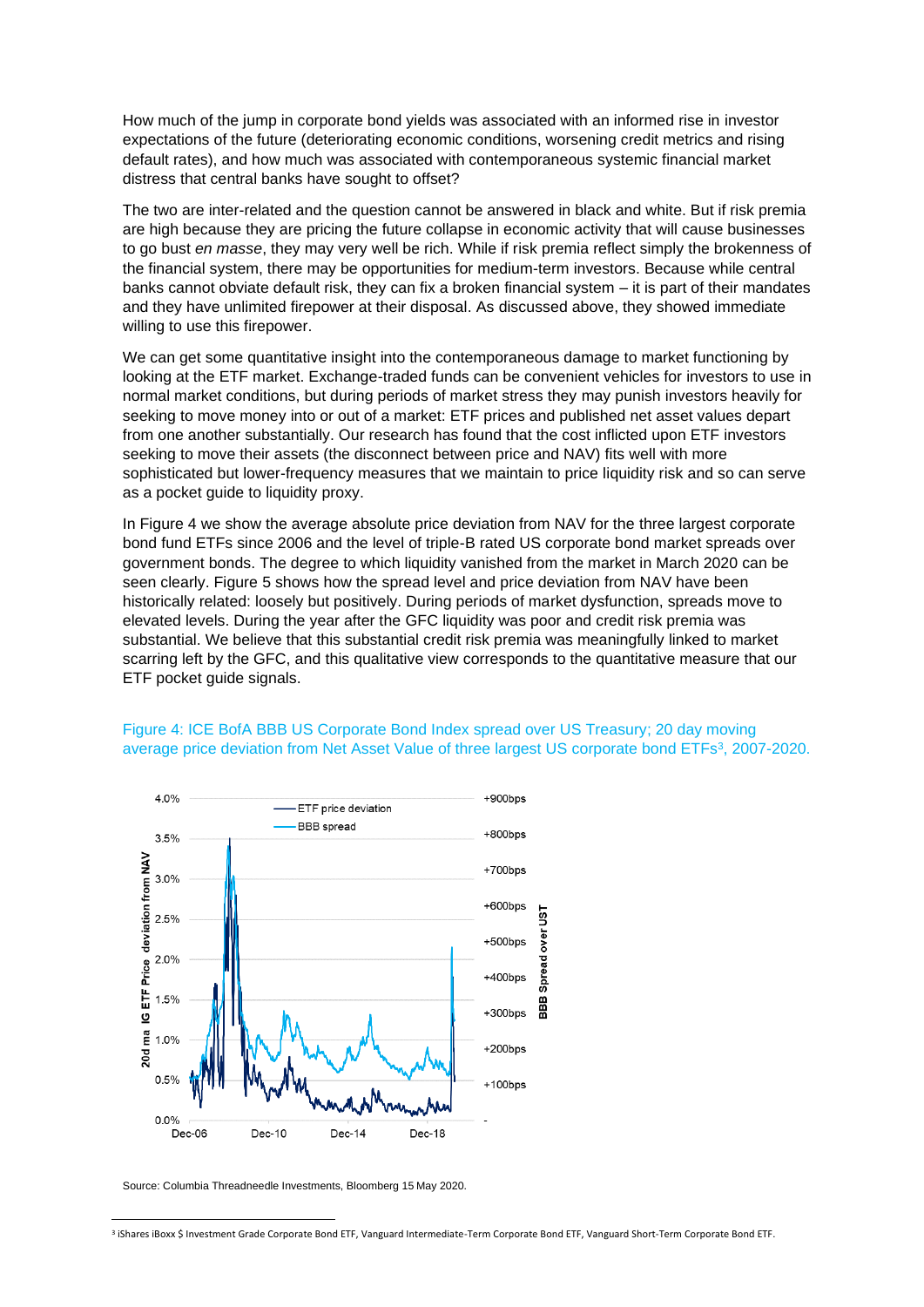

Figure 5: ICE BofA BBB US Corporate Bond Index option-adjusted spread vs 20 day moving average price deviation from Net Asset Value of three largest US corporate bond ETFs, 2007-2020.

Source: Columbia Threadneedle Investments, Bloomberg 15 May 2020.

How do things look now? As of mid-May our pocket guide for market liquidity shows a sharp improvement in liquidity conditions, coinciding with a fall in credit spreads. In investment-grade markets liquidity premia remain somewhat elevated, although it is important to note that credit risk is also much higher than it was a few months ago and requires higher spreads as compensation.

This quick quantitative measure of elevated illiquidity risk premia corresponds with our more qualitative view that investment-grade credit modestly overcompensates investors for the economic risks ahead – substantial though they are. Our asset allocation decisions have been informed by these insights: for clients with a medium-term horizon we increased the quantity of risky assets in portfolios during the market mayhem, but have increasingly focused portfolios towards higher quality risky assets like investment-grade credit.

The bet was not that the economy would bounce back quickly, but rather that market disorder would ease, and that risk premia associated with this disorder would fade. For investors with a very short horizon, we acknowledge that volatility remains elevated and a more cautious approach would have been warranted.

Equities in aggregate saw their risk premia increase when investment-grade corporate bond spreads ballooned. And we can see further evidence of liquidity premia rising within equity markets among less liquid stocks also. The insight around elevated risk premia attached to market disorder was not deployed to these less liquid stocks however, given the substantial overlap between the liquidity of a stock and its size.

Smaller companies tend to be (although not always are) more cyclically sensitive. And concerns coming from the Columbia Threadneedle Investments economics team around the length and depth of the downturn – somewhat more cautious than most economic forecasters – makes building substantial positions in cyclically-sensitive areas of the market less obvious. Instead, we used the insight around aggregate risk premia for investors with medium-term horizons to build up qualitygrowth regional equity allocations in portfolios. And as liquidity premia retreated in credit markets, so valuations across other markets recovered.